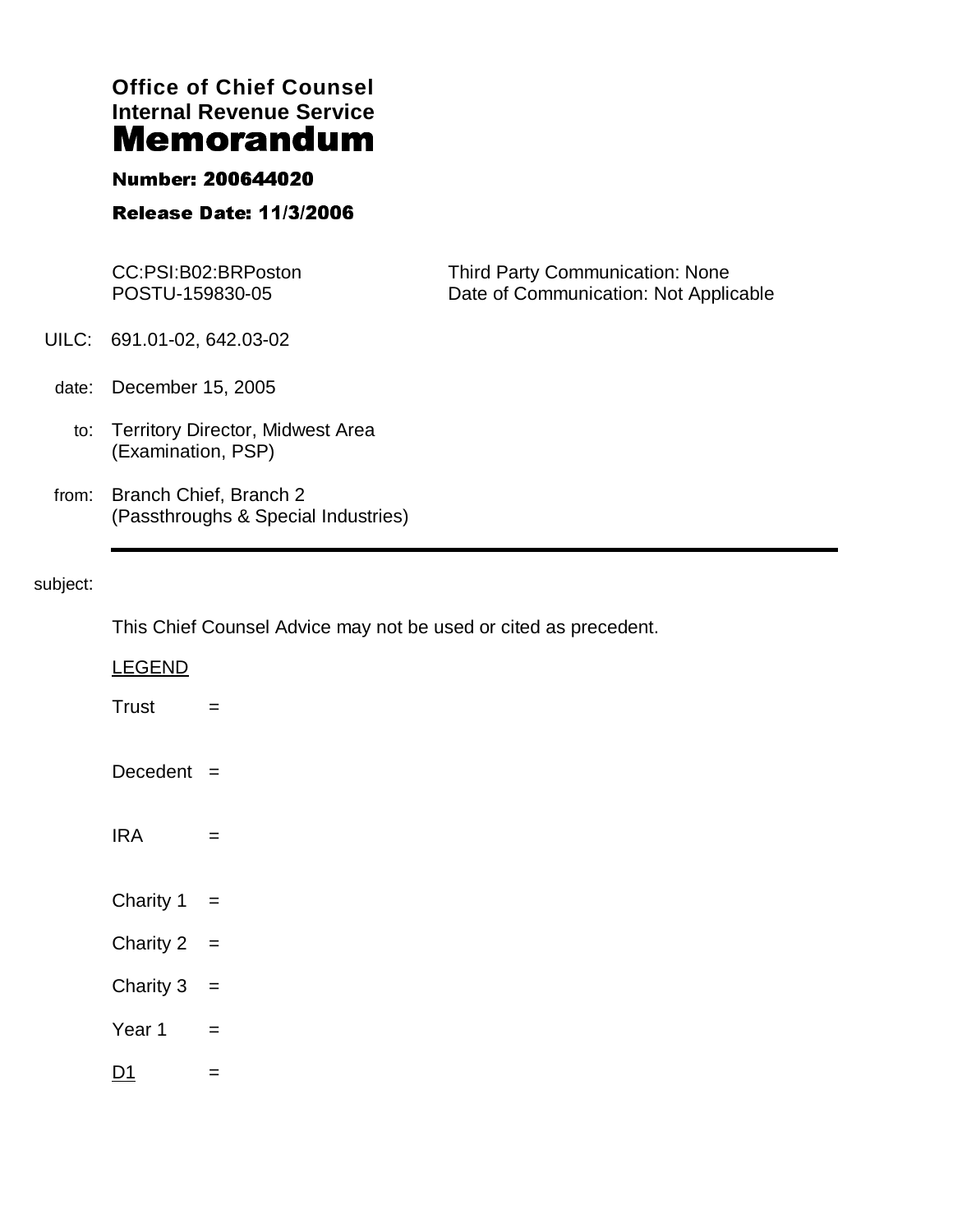$\times$  =

 $\underline{v}$  =

 $\mathbf{Z}$  =

#### **ISSUES**

- 1. Did Trust have gross income under § 691(a)(2) on the assignment of a portion of Decedent's IRA to the Charities in satisfaction of a pecuniary legacy?
- 2. If Trust had gross income under § 691(a)(2), was it entitled to a deduction under § 642(c)(1) for the portion of Decedent's IRA assigned to the Charities?

#### **CONCLUSIONS**

- 1. Trust had gross income under § 691(a)(2) on the assignment of a portion of Decedent's IRA to the Charities.
- 2. Trust was not entitled to a deduction under § 642(c)(1) for the portion of Decedent's IRA assigned to the Charities.

#### FACTS

Decedent died on D1. At the time of Decedent's death, Decedent owned an individual retirement account (IRA), of which the designated beneficiary was Decedent's revocable trust (Trust).

Article I(B), section (1), of Trust provides that upon the death of Decedent, the sum of \$100,000 shall be distributed "in cash or in kind" as follows: \$x to Charity 1, \$y to Charity 2, and \$z to Charity 3 (collectively, the Charities).

Article I(B), sections (2), (3), and (4), provide that the residue of the Trust property shall be distributed to Decedent's children outright or in trust as provided therein.

Article II(A)(12) provides that the trustee shall possess the discretion and power to make distributions or divisions of principal in cash or in kind, or both, at fair market values current at a date of distribution fixed by the trustee, without any requirement that each item be distributed or divided ratably.

Trust completed the distribution of IRA in Year 1, by instructing the IRA custodian to divide IRA into shares, each titled in the name of a beneficiary under Trust. Thus, each of the Charities became the owner and beneficiary of an IRA equal in value, at the time of division, to the dollar amount it was entitled to under Trust.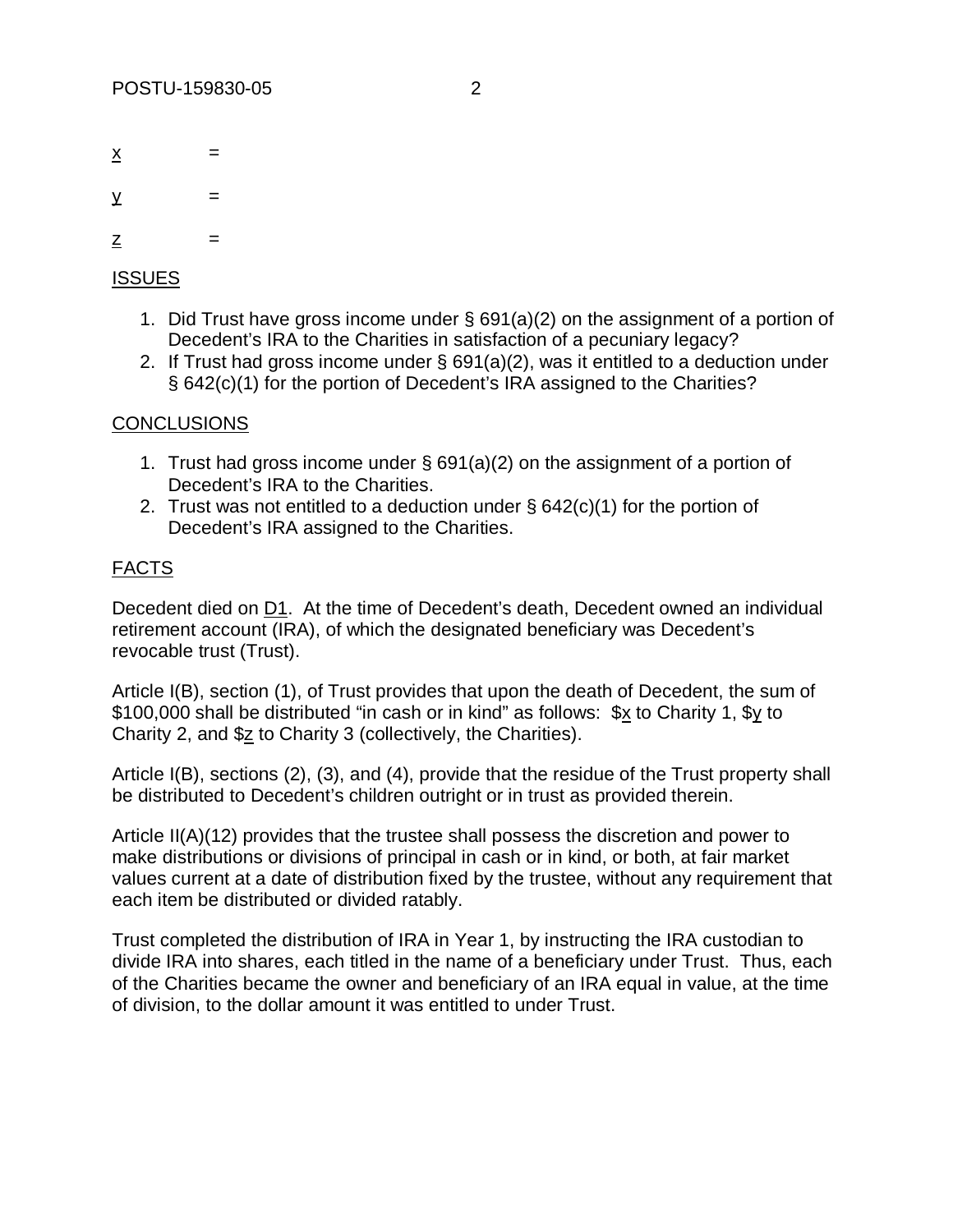#### LAW AND ANALYSIS

Section 691(a)(1) of the Code provides that the amount of all items of gross income in respect of a decedent (IRD) which are not properly includible in respect of the taxable period in which falls the date of the decedent's death or a prior period (including the amount of all items of gross income in respect of a prior decedent, if the right to receive such amount was acquired by reason of the death of the prior decedent or by bequest, devise, or inheritance from the prior decedent) shall be included in the gross income, for the taxable year when received, of: (A) the estate of the decedent, if the right to receive the amount is acquired by the decedent's estate from the decedent; (B) the person who, by reason of the death of the decedent, acquires the right to receive the amount, if the right to receive the amount is not acquired by the decedent's estate from the decedent; or (C) the person who acquires from the decedent the right to receive the amount by bequest, devise, or inheritance, if the amount is received after a distribution by the decedent's estate of such right.

Section 691(a)(2) provides that if a right, described in § 691(a)(1), to receive an amount is transferred by the estate of the decedent or a person who received such right by reason of the death of the decedent or by bequest, devise, or inheritance from the decedent, there shall be included in the gross income of the estate or such person, as the case may be, for the taxable period in which the transfer occurs, the fair market value of such right at the time of such transfer plus the amount by which any consideration for the transfer exceeds such fair market value. For purposes of this paragraph, the term "transfer" includes sale, exchange, or other disposition, or the satisfaction of an installment obligation at other than face value, but does not include transmission at death to the estate of the decedent or a transfer to a person pursuant to the right of such person to receive such amount by reason of the death of the decedent or by bequest, devise, or inheritance from the decedent.

Rev. Rul. 92-47, 1992-1 C.B. 198, holds that a distribution to the beneficiary of a decedent's IRA that equals the amount of the balance in the IRA at the decedent's death, less any nondeductible contributions, is IRD under  $\S$  691(a)(1) that is includable in the gross income of the beneficiary for the taxable year the distribution is received.

Section 642(c)(1) provides that in the case of an estate or trust (other than a trust meeting the specifications of subpart B of part I of subchapter J of chapter 1), there shall be allowed as a deduction in computing its taxable income (in lieu of the deduction allowed by § 170(a), relating to deduction for charitable, etc., contributions and gifts) any amount of the gross income, without limitation, which pursuant to the terms of the governing instrument is, during the taxable year, paid for a purpose specified in  $\S 170(c)$ (determined without regard to  $\S 170(c)(2)(A)$ ).

The amount of the balance in IRA at Decedent's death, less any nondeductible contributions, is IRD under § 691(a)(1). If an estate or trust satisfies a pecuniary legacy with property, the payment is treated as a sale or exchange. See Kenan v.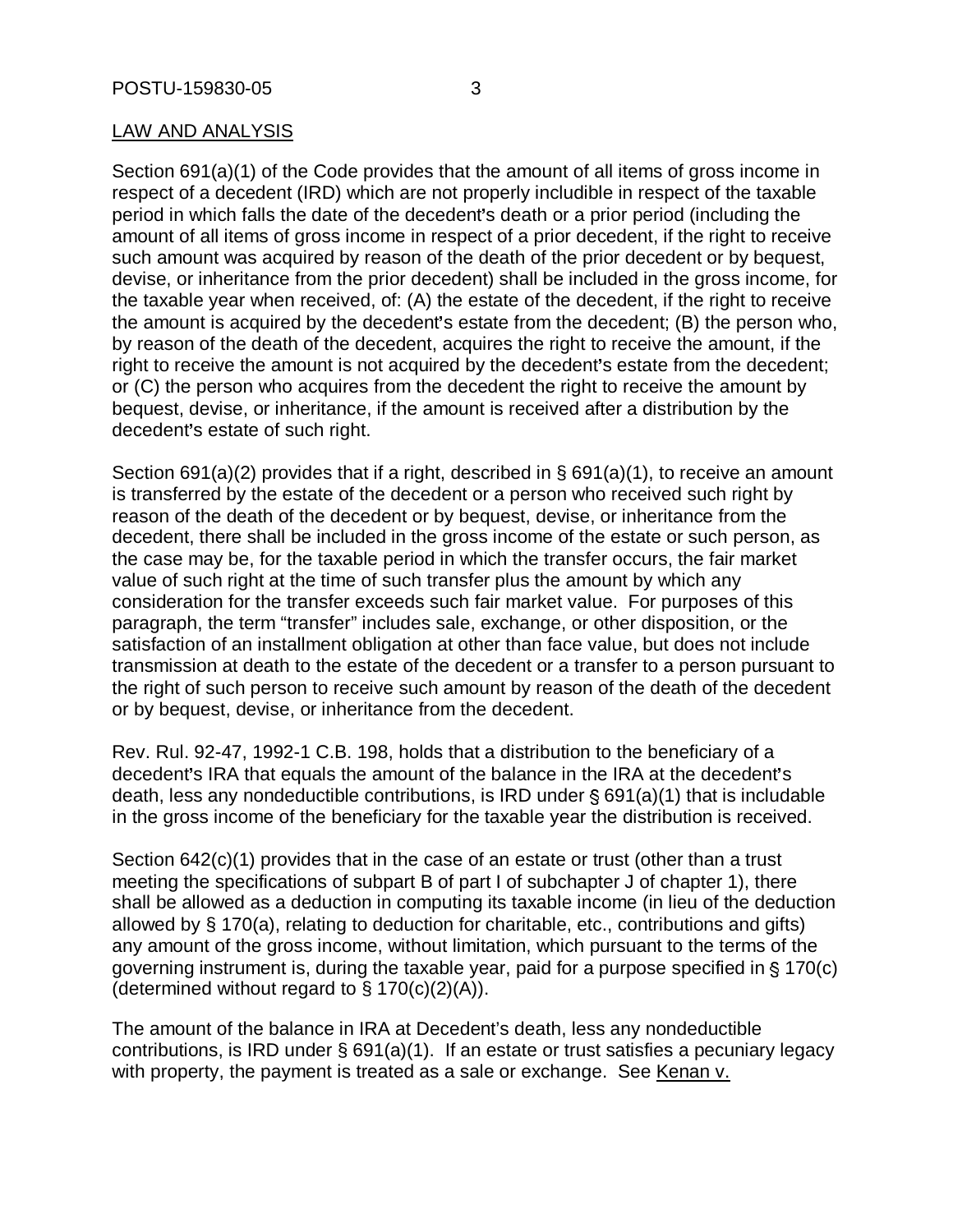POSTU-159830-05 4

Commissioner, 114 F.2d 217 (2d Cir.1940). Because Trust used IRA to satisfy its pecuniary legacies, Trust must treat the payments as sales or exchanges. Therefore, under § 691(a)(2), the payments are transfers of the rights to receive the IRD and Trust must include in its gross income the value of the portion of IRA which is IRD to the extent IRA was used to satisfy the pecuniary legacies.

The terms of Trust do not direct or require that the trustee pay the pecuniary legacies from Trust's gross income. Accordingly, the transfer of a portion of IRA in satisfaction of the pecuniary legacies does not entitle Trust to a deduction under § 642(c)(1).

#### CASE DEVELOPMENT, HAZARDS AND OTHER CONSIDERATIONS

This memorandum responds to a private letter ruling request from Trust, requesting various rulings regarding the rollover of IRA to the beneficiaries of Trust and the amendment of Trust to provide for a disabled child of Decedent. These rulings, involving issues under the jurisdiction of T:EP:RA, were granted in a letter dated November 30, 2005, which has not yet been publicly released. After we informed the taxpayer that this office was adverse to the taxpayer on the § 691 issue described above, the taxpayer withdrew that portion of their original ruling request. Because the adverse determination on this issue was not included in the letter issued by T:EP:RA, this memorandum is necessary to inform your office of our position on the transaction.

The taxpayer does not agree that the partial assignment of IRA to the Charities results in a sale or exchange of the IRD element of IRA (and thus gross income under § 691(a)(2), with no allowable § 642(c) deduction for the reasons described above). The taxpayer argues that this conclusion is preempted by the application of  $\S$  408(d)(1), which provides that "any amount paid or distributed out of an IRA shall be included in gross income by the payee or distributee." The taxpayer maintains that this rule, requiring actual payment or distribution, prevents the application of the Kenan priniciple and § 691(a)(2) to currently tax Trust since it has not received payments or distributions from IRA.

We disagree with this interpretation. We believe that under Kenan, Trust has received an immediate economic benefit by satisfying its pecuniary obligation to the Charities with property on which neither Trust nor Decedent have previously paid income tax which is a disposition for § 691(a)(2) purposes. We further believe that the language of § 408(d)(1) simply prevents the immediate taxation of IRA recipients on amounts in an IRA which are not currently payable under a theory of "constructive receipt." T:EP:RA, which has jurisdiction over § 408, does not object to our conclusion on this issue.

This writing may contain privileged information. Any unauthorized disclosure of this writing may undermine our ability to protect the privileged information. If disclosure is determined to be necessary, please contact this office for our views.